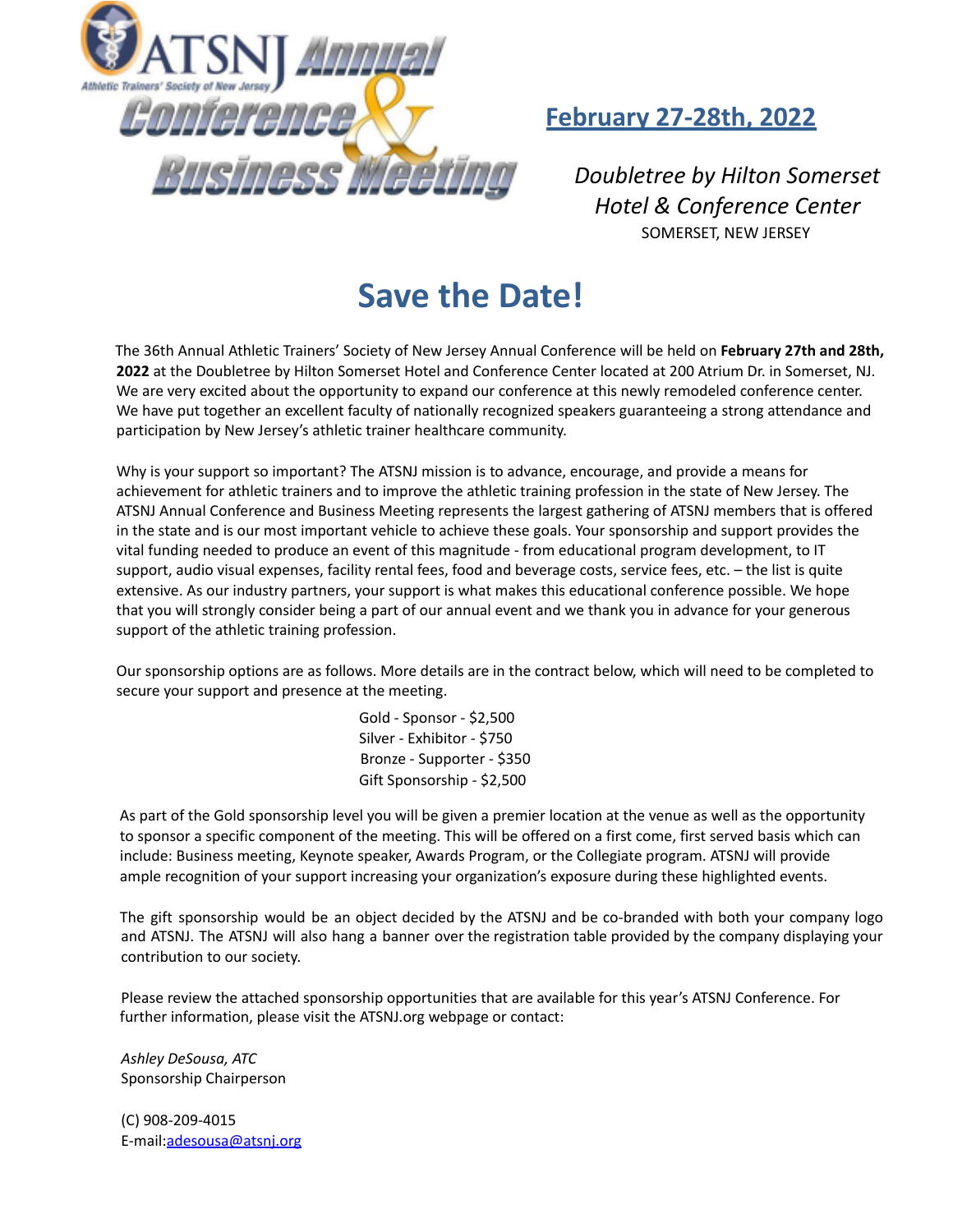

**Please Mail Payment and Completed Contract to:** Steven Barandica, Treasurer ATSNJ Inc. 928 Woodlawn Ave Linden NJ, 07036

#### *Letter of Agreement/Contract*

This signed letter of agreement will confirm your commitment to participate as a sponsor/exhibitor at the Athletic Trainers' Society of New Jersey's 36<sup>th</sup> Annual Conference & Business Meeting. This agreement will take place **February 27th- February 28th, 2022** at the **Doubletree by Hilton Somerset Hotel & Conference Center** located at 200 Atrium Drive, Somerset, NJ.

Company/Organization: \_\_\_\_\_\_\_\_\_\_\_\_\_\_\_\_\_\_\_\_\_\_\_Name/Title of Contact Person: \_\_\_\_\_\_\_\_\_\_\_\_\_\_\_\_\_\_\_\_\_\_\_

Company/Organization Address:

City/State/Zip:

Phone: Fax:

Email: **\_\_\_\_\_\_\_\_\_\_\_\_\_\_\_\_\_\_\_\_\_\_\_\_\_\_\_\_\_\_\_\_**Company/Organization Website Address:

\*All Communication from ATSNJ will be sent to the contact person listed above.

## *ATSNJ Sponsorship/Exhibitor Packages*

#### **Gold Sponsor - \$2,500**

#### **Opportunity to sponsor: Business Meeting, Keynote Speaker, Awards Program, or Collegiate Program Includes:**

- ∙ Special recognition throughout conference signage
- ∙ Exhibitor space Includes prime location, two side by side 6ft skirted table tops, four chairs, waste basket and company ID sign
- ∙ Your company logo on the ATSNJ webpage
- ∙ Link to your own site on the ATSNJ webpage
- ∙ Full page Advertisement in the online compendium (650px width by 800px height maximum)
- ∙ 30 second -1 minute mpg on the compendium page
- ∙ Registration/Lunch or dinner for 4 people

#### **Silver Exhibitor - \$750**

#### **Includes:**

- ∙ Exhibitor space One 6ft skirted table top, two chairs, waste basket and company ID sign
- ∙ Your company logo on the ATSNJ webpage
- ∙ 1/2 page advertisement in the online compendium (650px width by 400px height maximum)
- ∙ Registration/lunch for 2 peopl**e**

#### **Bronze Supporter - \$350**

#### **Includes:**

- 1/4 page advertisement in the online compendium (350px width by 400px height maximum)
- ∙ If you would like to make a donation to the ATSNJ, you will be listed in the online compendium.

**Attendee Gift Sponsor - \$2,500 Includes:**